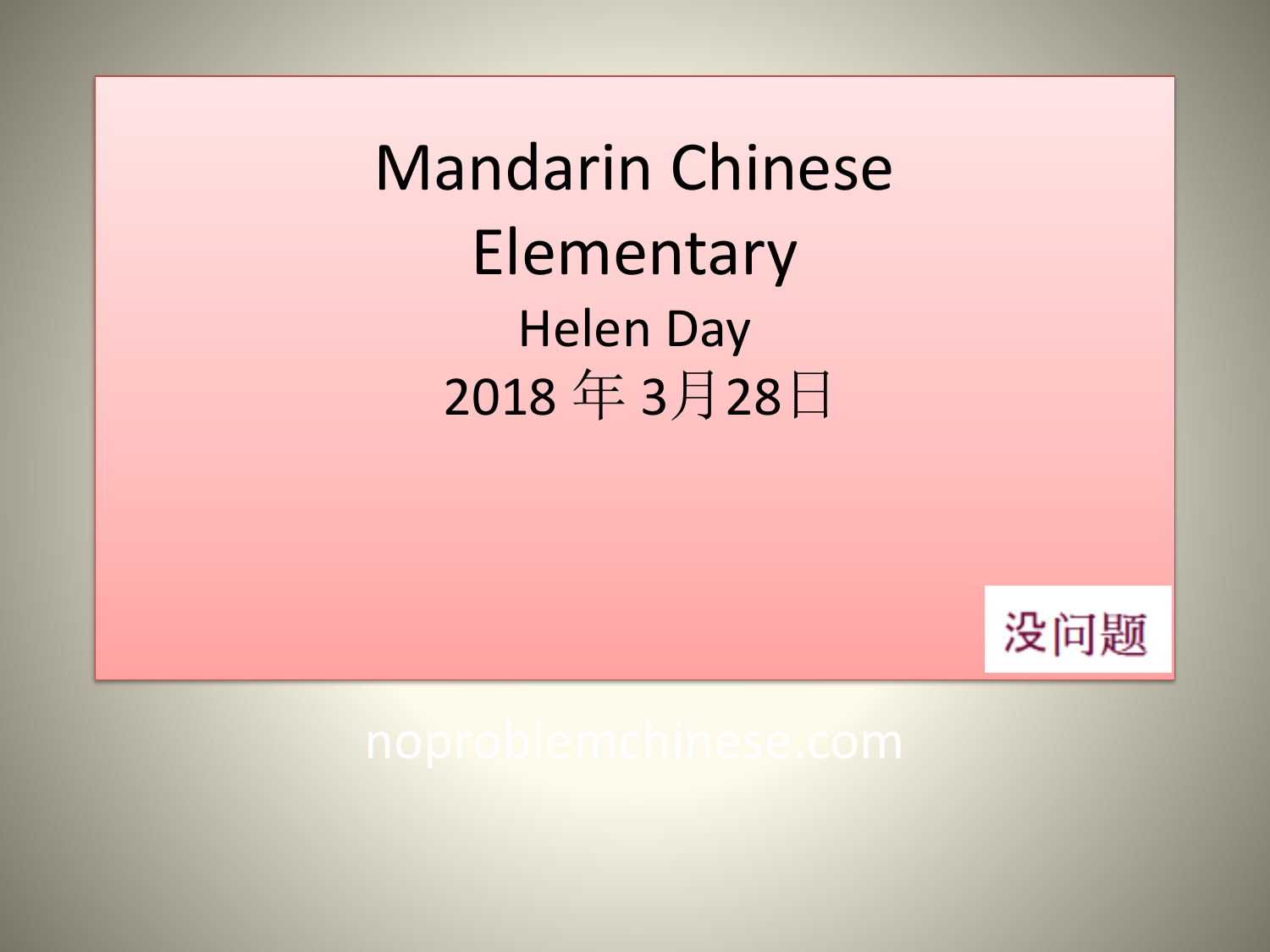- This lesson began with a listening about wifi on a Chinese airline.
- New vocab:
- 东方 Eastern
- 玩, 玩儿 to play, have fun
- 。。。的时候 when
- 航空 airline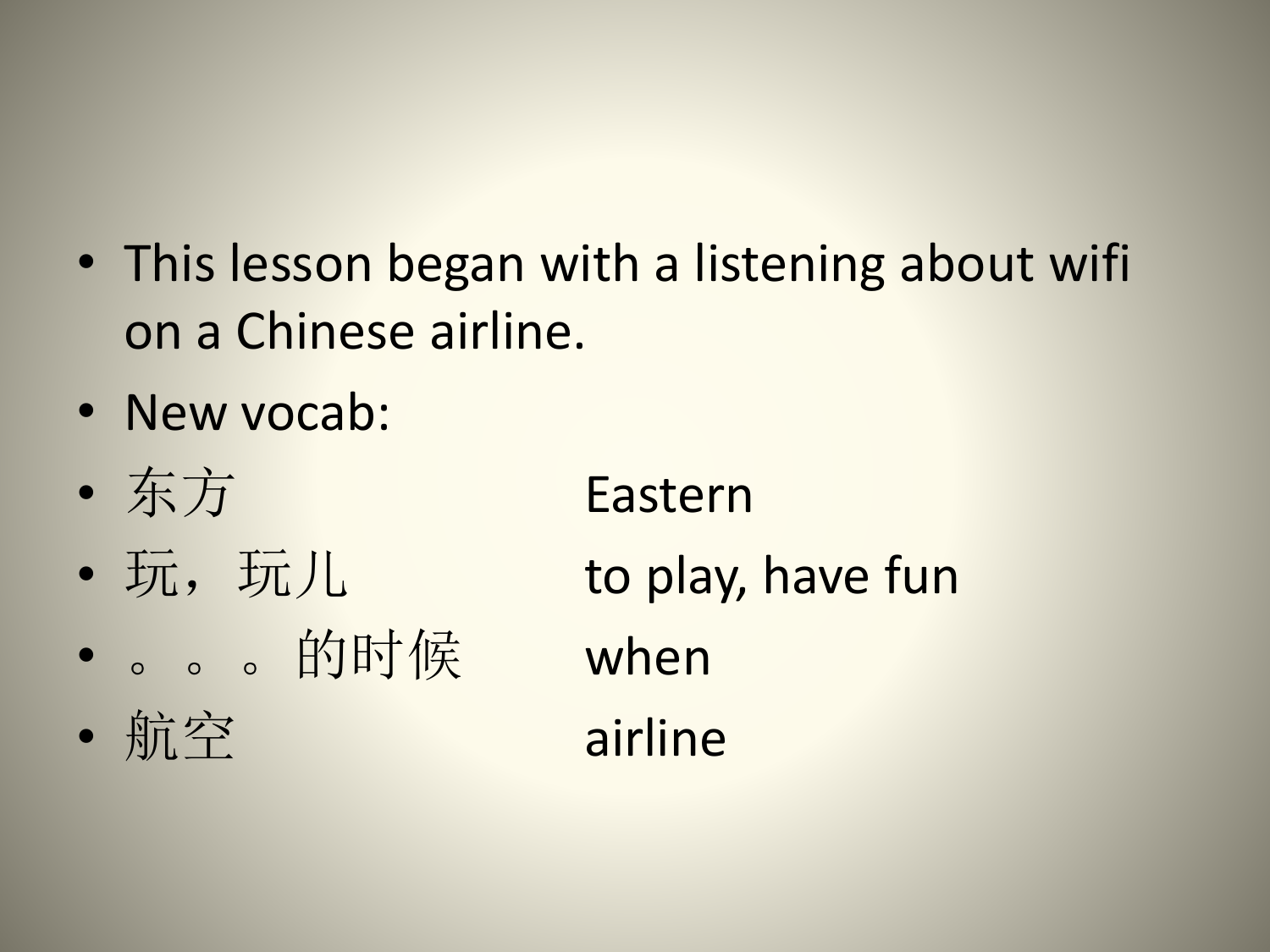### **飞机上能玩手机了**



#### 人们坐飞机的时候不能玩手机。

#### 1月18日,在中国东方航空的飞机上,人们能玩手机了。 他们能在手机上看电影,但是不能打电话。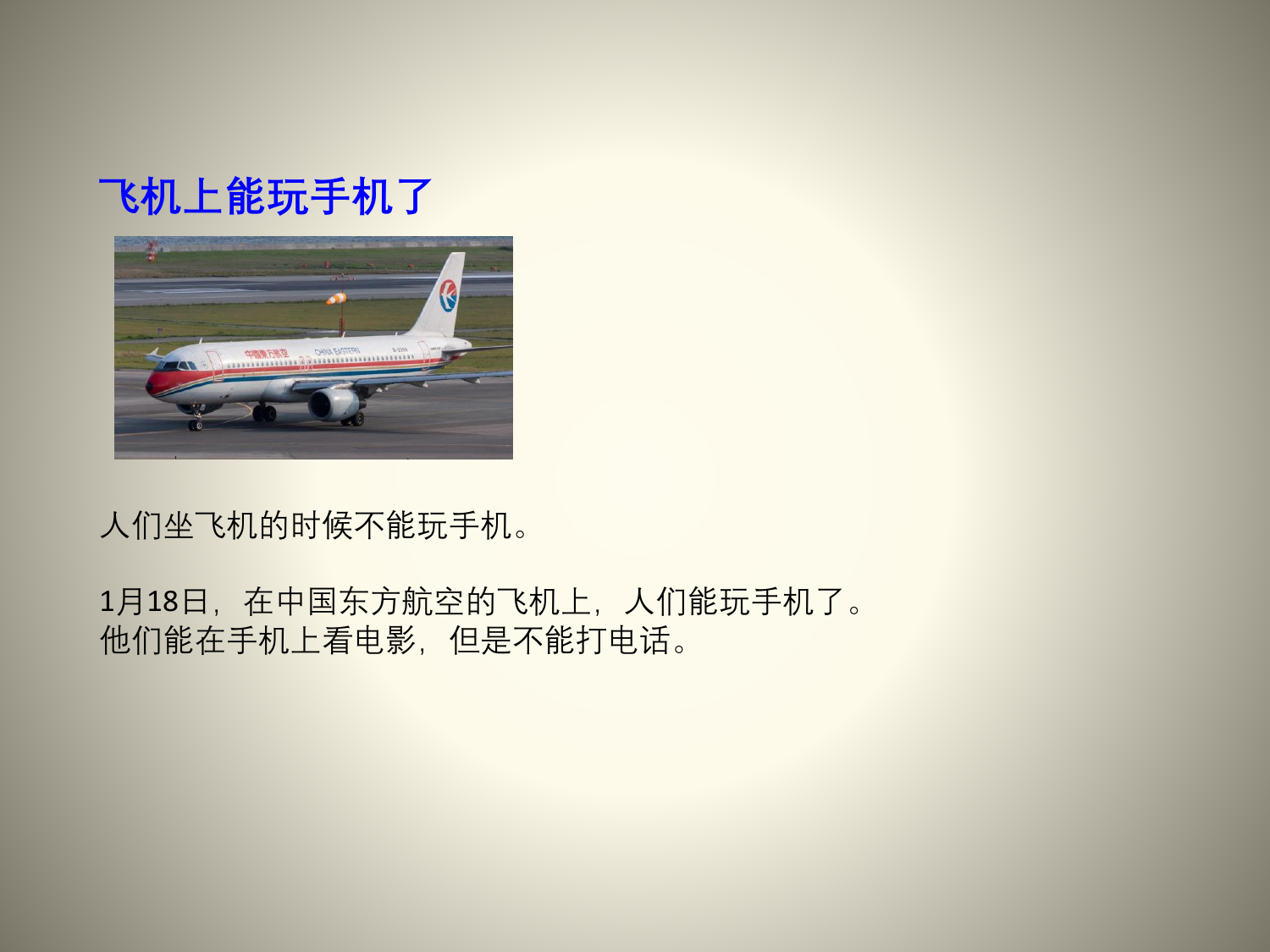- We then looked at the start of a Chinese simplified text:
- 卷发公司的案子
- Juǎnfǎ gōngsī de ànzi
- Sherlock Holmes and the Case of the Curly Haired Company
- Your homework is to read through the handout a couple of times. Although it might be a bit of a struggle to begin with, you'll soon find the same vocab coming up again and again and this sort of reading can really fast-track your learning.
- I've added a key to help you out, on the next pages. Use this and the notes at the bottom of the text to read it.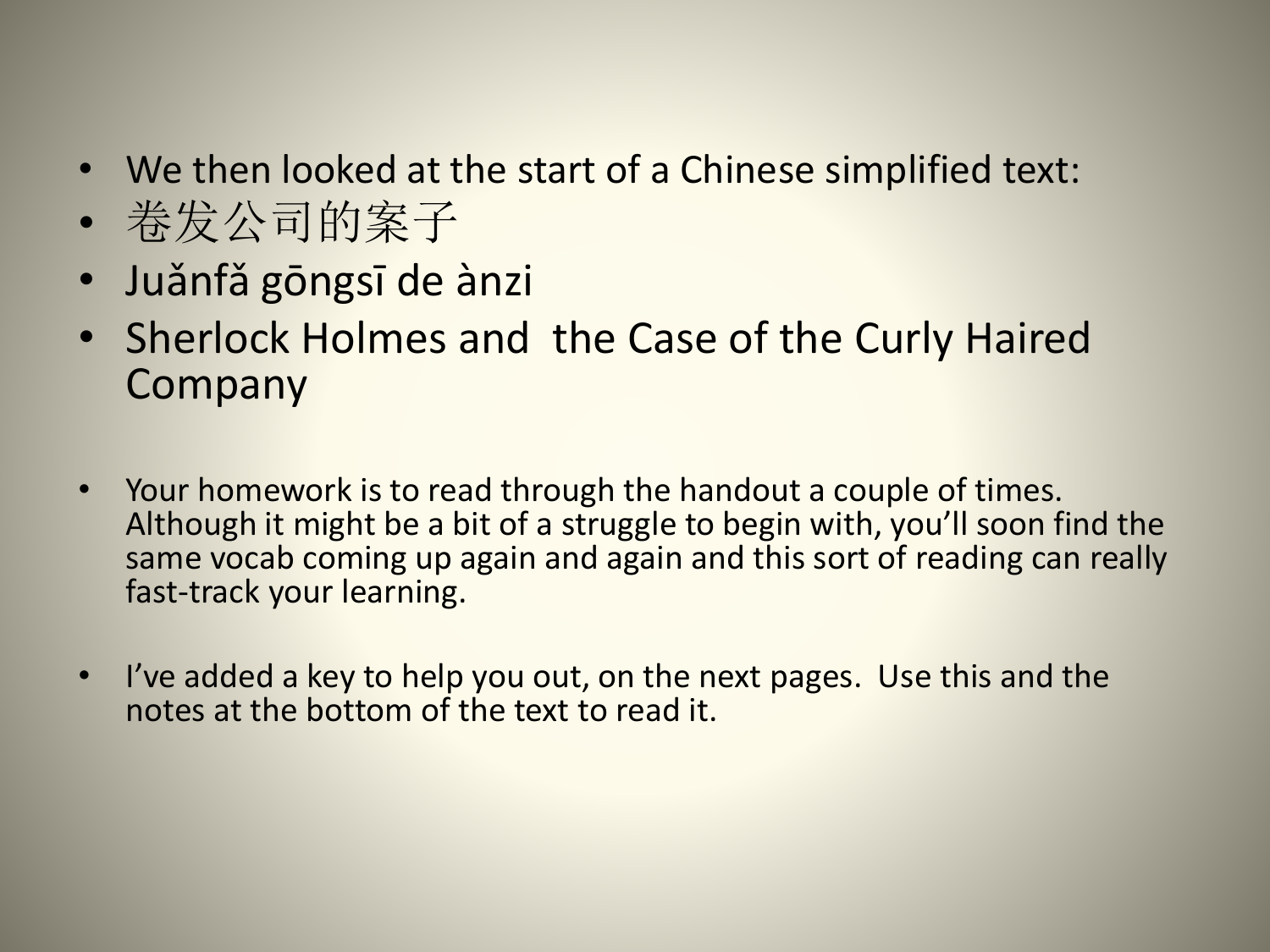

觉得 有意思 没意思

很没意思 因为 很长时间

一个人 出去 他回来的时候

shàngwǔ yī biān... yī biān bàozhǐ

juédé yǒu yìsi méi yìsi

Morning (indicates 2 activities happening at the same time) Newspaper

To feel Interesting Not interesting

hěn méi yìsi yīnwèi hěn cháng shíjiān

Boring Because Very long time

yī gè rén chū qù tā huí lái de shíhòu Alone Go out When he came back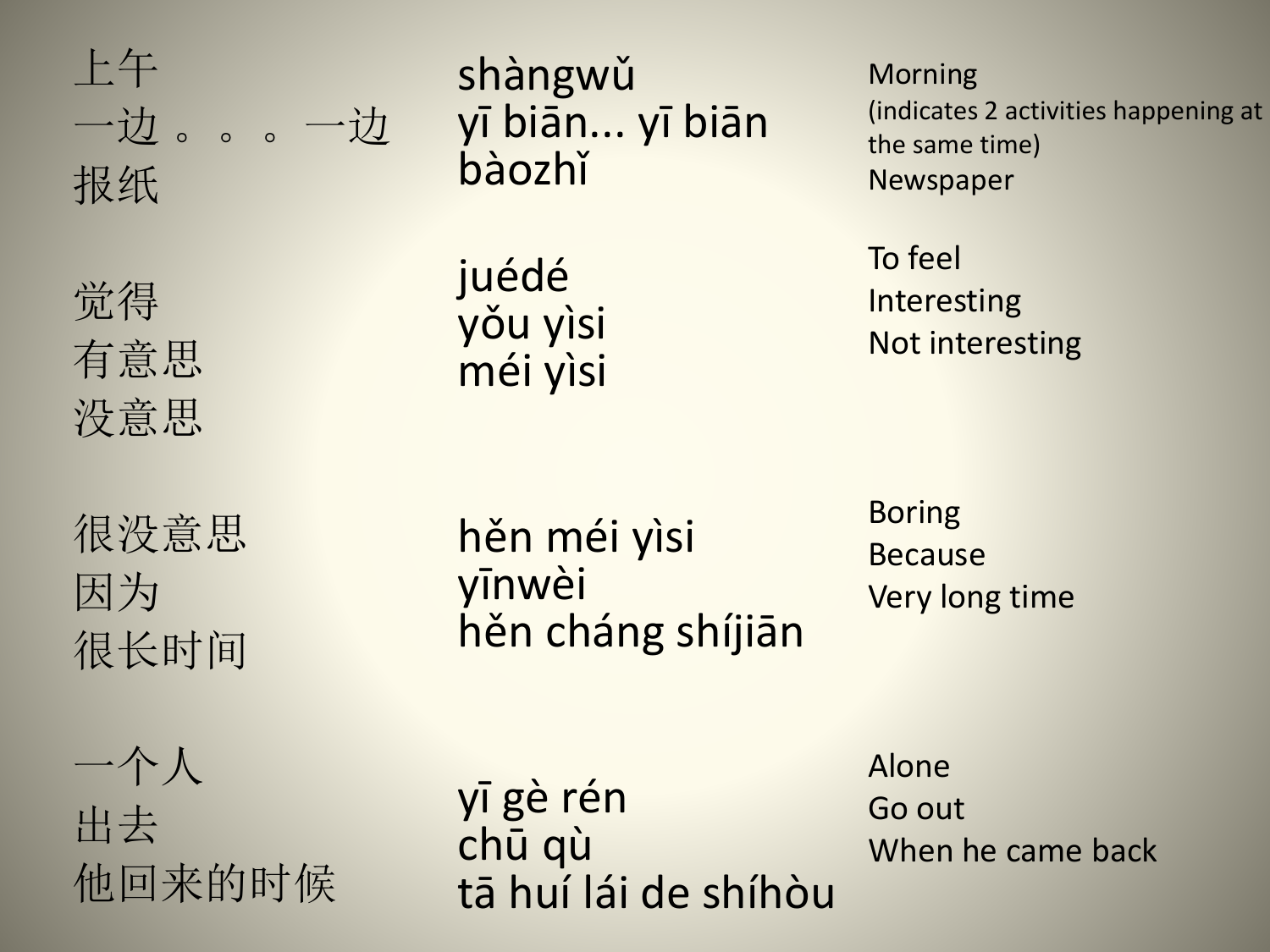## 他在说话 看起来很高兴 一样

tā zài shuōhuà kàn qǐ lái hěn gāoxìng yī yàng

He is (in the process of) talking Looks very happy The same

不一样 有点儿胖 最 笑 新 说完

bù yīyàng yǒu diǎnr pàng zuì xiào xīn

shuō wán

shì

A bit fat **Most** 

**Different** 

Smile, laugh New Finish speaking

Matter, issue